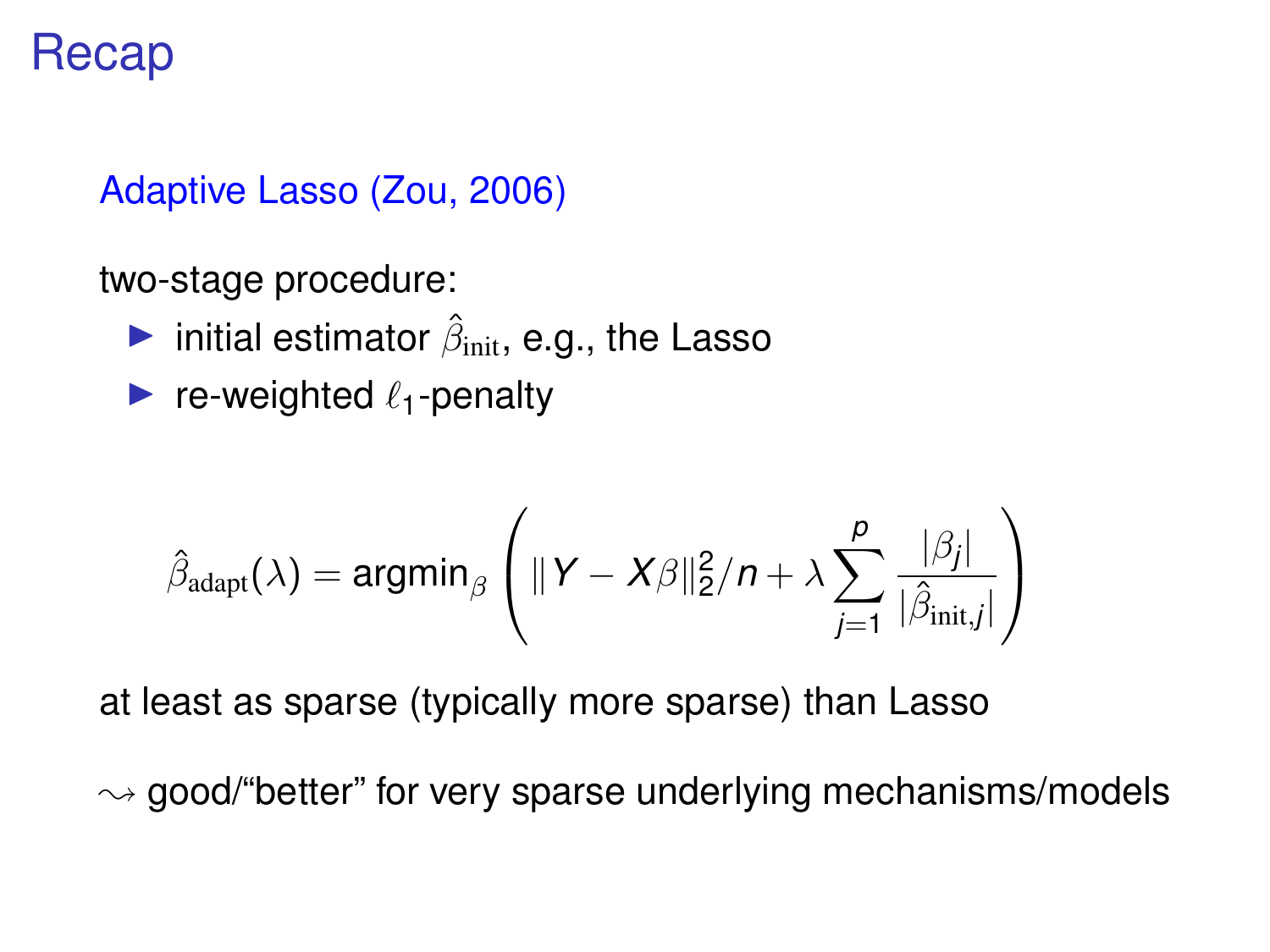KKT (Karush-Kuhn-Tucker) conditions

necessary and sufficient conditions for a solution of the Lasso objective function

$$
G_j(\hat{\beta}) = -\text{sign}(\hat{\beta}_j) \lambda \text{ if } \beta_j \neq 0
$$
  

$$
|G_j(\hat{\beta})| \leq \lambda \text{ if } \beta_j = 0
$$

where

$$
G(\beta)=-2X^{T}(Y-X\beta)/n
$$

(subdifferential must contain the zero element)

sparsity is potentially induced at points of non-differentiability (here the components of  $\beta_j$ )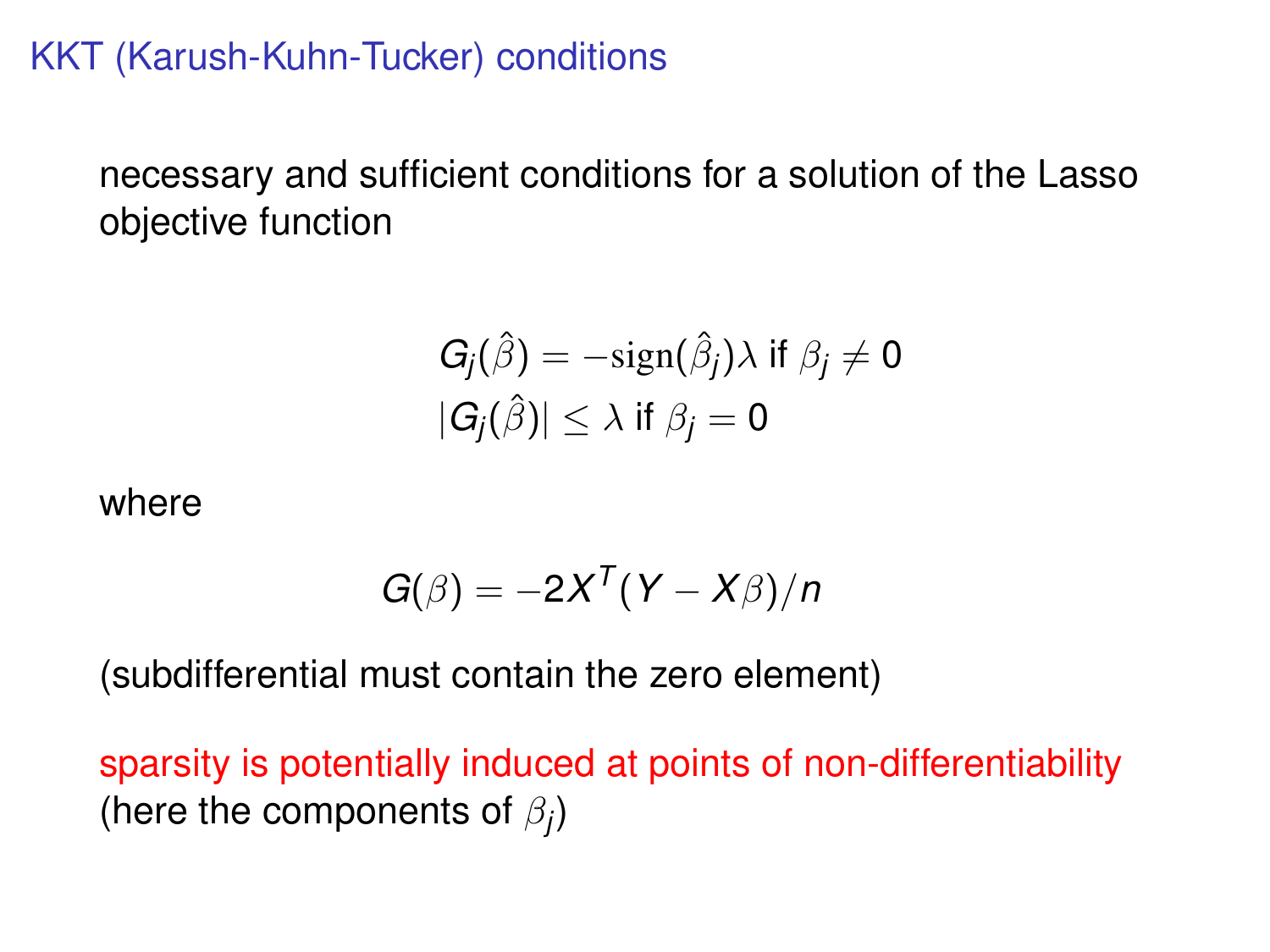for optimization, exploiting the KKT conditions

path following algorithms:  $\mathsf{compute} \left\{ \hat{\beta}_{j}(\lambda) \right\}_{j=1}^{p}$  $^{\rho}_{j=1}$  over all values of  $\lambda \in \mathbb{R}^+$ the coefficient paths are typically "non-monotone" in the non-zeros it may happen that

$$
\hat{\beta}_j(\lambda) \neq 0, \ \hat{\beta}_j(\lambda') = 0 \text{ for } \lambda' < \lambda
$$